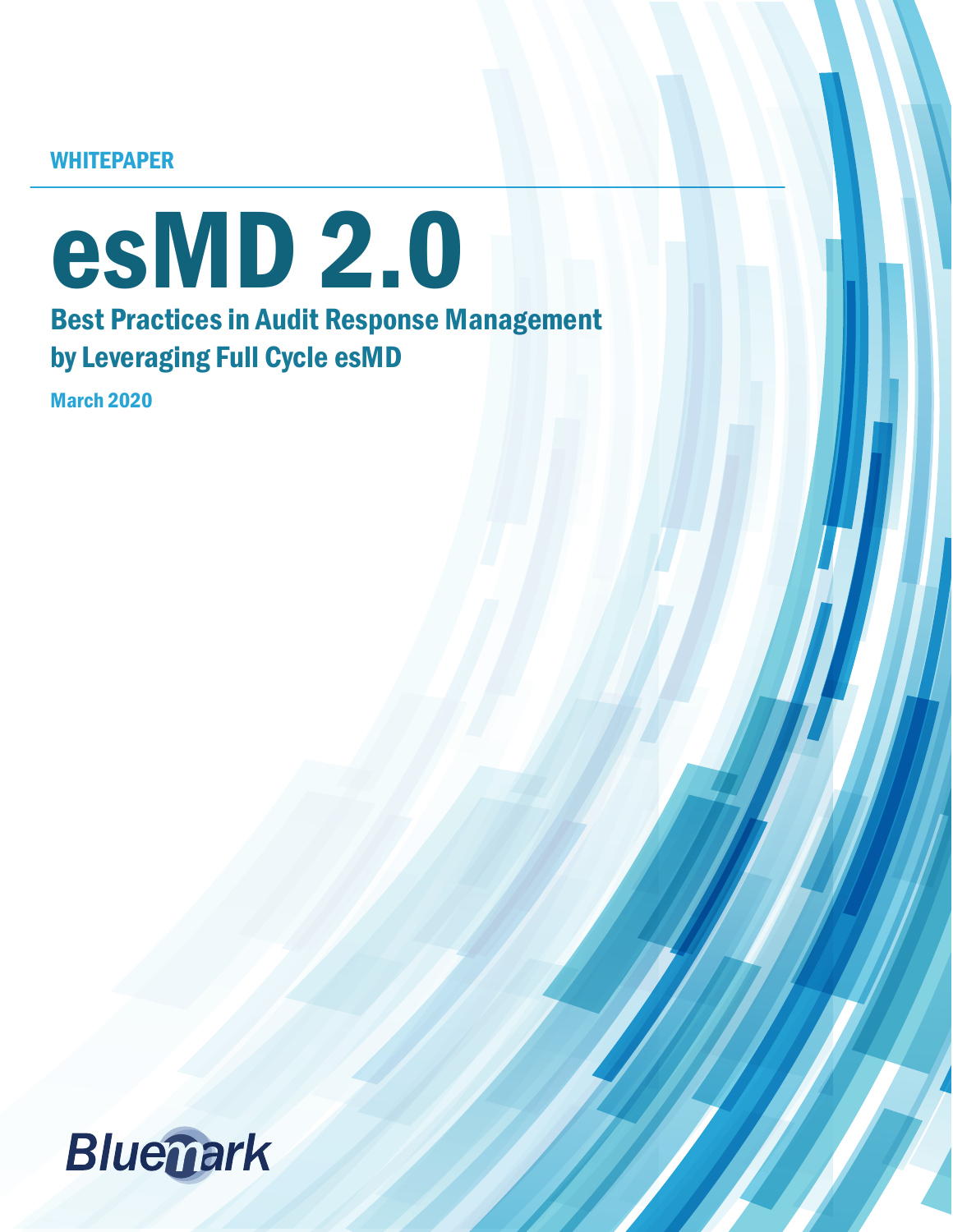#### Review Contractors issue an estimated 2 million requests

each year to healthcare providers for medical documentation and records, according to the Centers for Medicare & Medicaid Services (CMS). Most often, these requests are fulfilled through manual processes--requiring the Review Contractor to mail the request for documents, and the provider to print out medical records, compile documentation and submit back to the contractor by mail or fax. This process can be expensive, cumbersome and risks human error at each step.

# **SUMMARY**

A project developed by CMS called the Electronic Submission of Medical Documentation (esMD) provides an automated mechanism for managing the claims request and submission process through secure electronic communication between contractors and providers. The esMD program allows providers who either are or contract with Health Information Handlers (HIHs) to receive document requests and submit required medical records and associated documentation electronically during the claims review process. Discussion Letters, as well as Level 1 and Level 2 Appeals, can also be submitted electronically.

Phase 1 of the esMD program launched in September 2011, enabling providers to respond to Additional Documentation Request (ADR) letters and contractors to receive the requested medical documentation electronically. Phase 2 of the esMD program first went live through a pilot in January 2017, debuting new features that enable bidirectional communication between providers and review contractors. This phase will be fully live in March 2020. Bluemark refers to the combined Phase 1 and Phase 2 process as "Full Cycle" esMD.

The esMD program can reduce the overall time for response activities by several days and provides tremendous value to the provider community through:

- Overall process efficiencies
- Improved accuracy
- Reduced administrative burdens
- Significantly expedited claims review process

With Full Cycle esMD, providers can further strengthen their overall audit management processes by creating a nearly complete automated process that delivers significant value.

# **P**<br>**Provider Participation in esMD**

Using esMD is not mandatory for providers, but the potential efficiencies have attracted tens of thousands of Medicare providers to the program and driven exponential growth in participation. According to the latest statistics released by CMS in the esMD 2018 Annual Report (Fiscal Year 2017):

- Over 60,000 Medicare providers have participated in the program.
- More than 2.5 million Medical Records were transmitted through the esMD program from September 2011 through September 30, 2017.
- Over 61,000 Prior Authorization Requests and over 108,000 Prior Authorization Decision/Notifications have been submitted through the program to date.

There has been significant year-over-year growth in the program, and what is most notable is that much of this growth took place during a time when many providers were enjoying some relief from the RAC audit process due to the program's hiatus. In hindsight, this proved to be an ideal time for providers to transition to this new electronic submission process.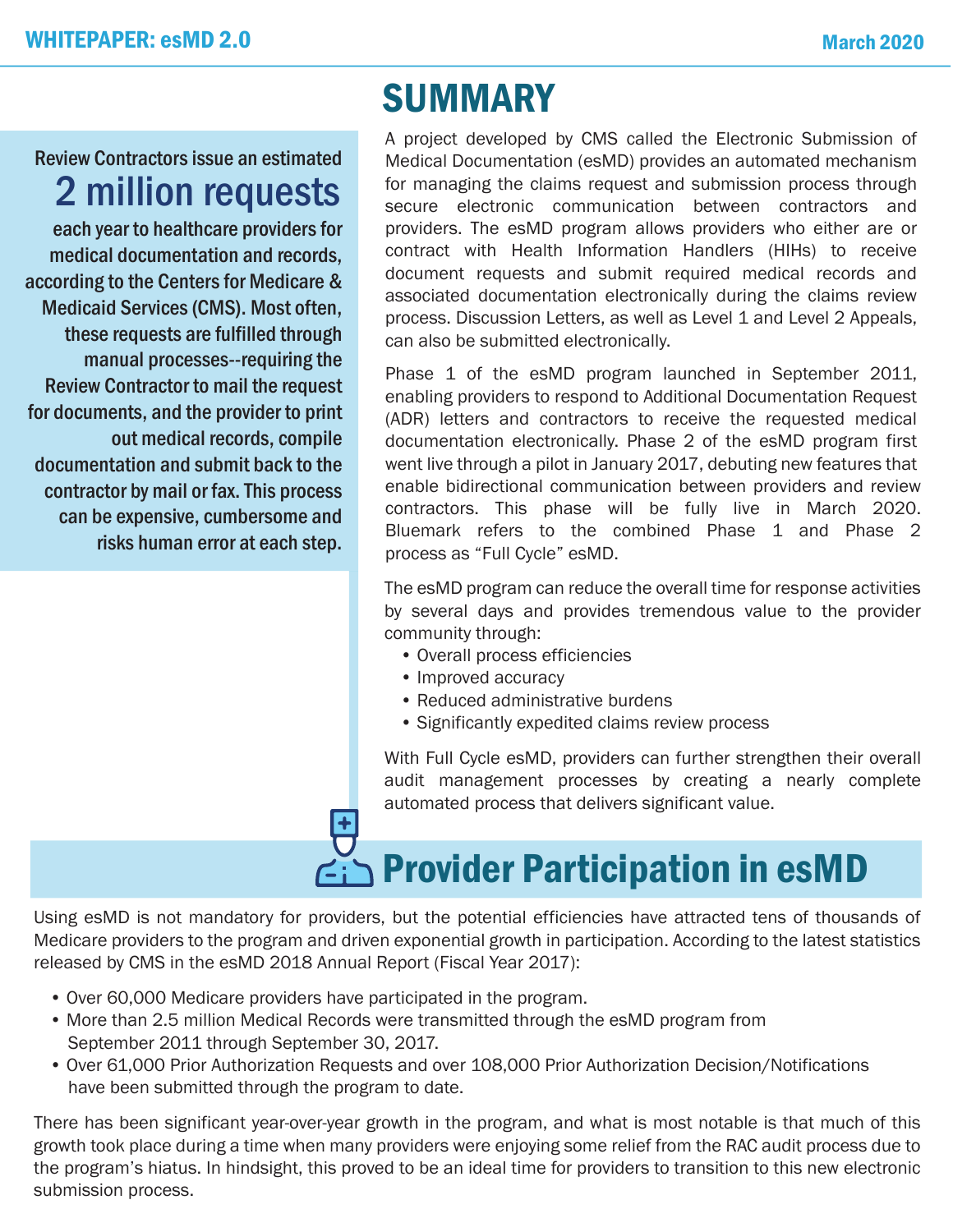# Key Features of esMD

Since the launch of Phase 1, the esMD program has consistently expanded to include new features and functionality. The program started with the electronic submission of medical records and documentation to respond to auditor requests. In January 2017, CMS began piloting Phase 2 of the program, introducing new electronic communication features that further streamline the claims review process. Going live in March 2020, these new features allow review contractors to send electronic documentation requests (eMDRs) and other forms of communication to providers, establishing the structure for an almost completely automated audit response process.

Including the Phase 2 features, which are scheduled to be rolled out in stages, electronic transmissions available will include the following:



#### Phase 1: To Review Contractors

- Responses to Documentation Request Letters in PDF
- Discussion Requests
- Level 1 and Level 2 Appeal Submissions
- Power Mobility Device (PMD) Prior Authorization Requests in PDF
- Advance Determination of Medicare Coverage
- Prior authorization request for ambulance in PDF
- Prior authorization request for HBO in PDF
- Prior authorization request in X12 278
- Structured Orders, Progress Notes
- Structured esMD Phase 2 Registration



#### Phase 2: To Providers

- Structured Outbound Documentation Requests, eMDRs (First Quarter 2020)
- Review Results Letters (Second Quarter 2020)
- Demand Letters (coming soon)
- Power Mobility Device (PMD) Prior Authorization Responses
- Prior authorization responses

Upon the initial launch of these new Phase 2 features, review contractors will still be required to send providers paper copies of all correspondence for a period of time to ensure a smooth transition. Upon the full launch of Phase 2, providers and review contractors using esMD will be equipped to complete nearly all correspondence electronically.

It's clear CMS has invested a significant amount of time and energy into the esMD program, and their goal is to continue to increase provider utilization of this capability. They have outlined several initiatives with both Health Information Handlers and the broader provider community, including:

- Outreach and education regarding the benefits of the esMD program
- Requests for feedback on the impending new functionality
- Ideas for future enhancements
- Suggestions for ways to recognize and encourage high performing organizations

Given this activity it appears esMD will soon become the standard for audit initiation and response.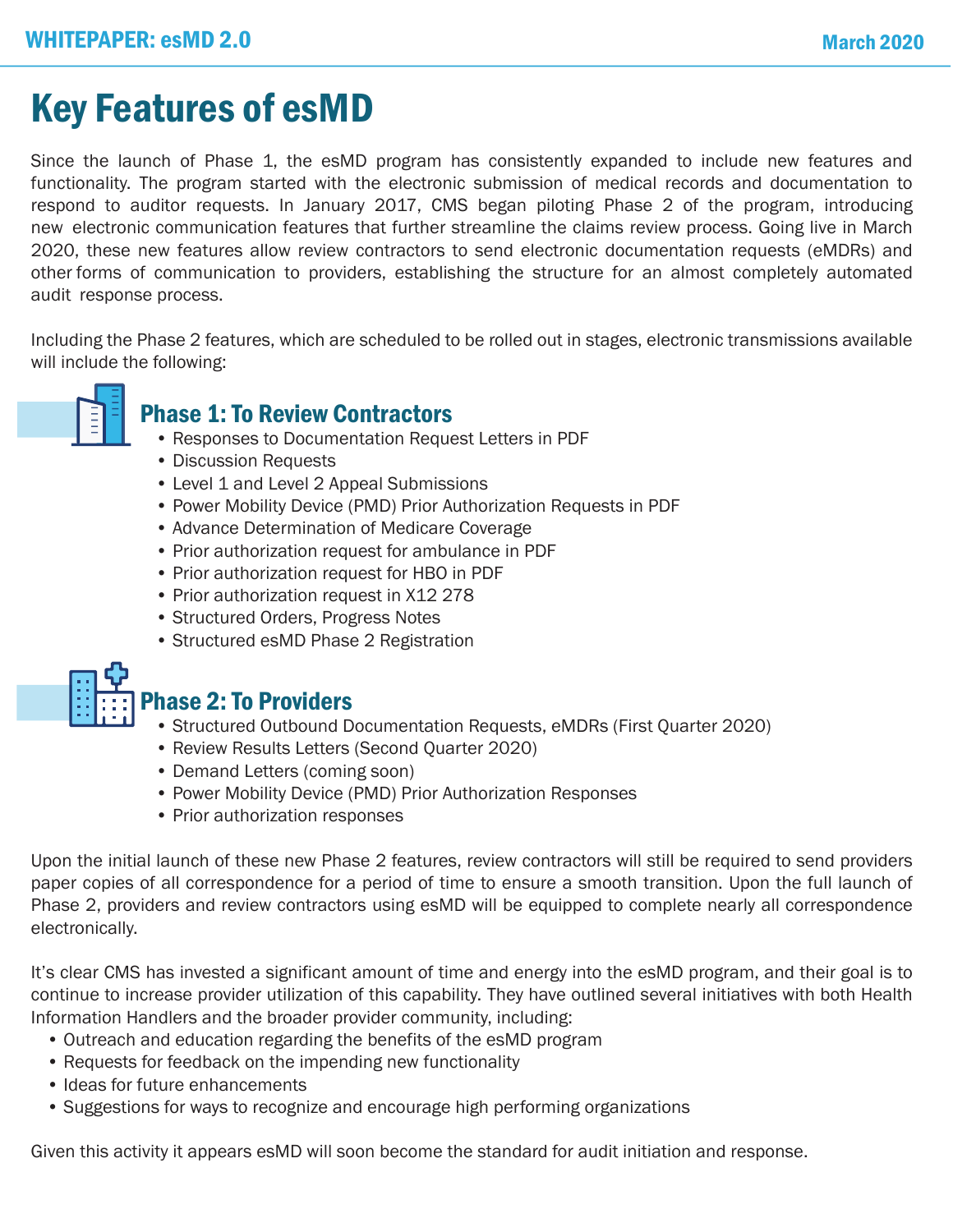# Benefits of esMD

Eliminating traditional methods of document receipt and submission dramatically shortens the time it takes to respond to audit requests, which can lead to faster decisions by auditors, accelerated appeals and faster payment adjustments.

#### Simplified Audit Response Initiation

To best understand the impact provided by the new Phase 2 functionality, the eMDR transaction, let's start out by reviewing today's typical process for the provider. The details of this part of the process can differ from provider to provider. Here we are outlining only the steps an ADR will go through to begin the audit response process.

Audit is initiated by the contractor, and the audit document request letter is mailed to the provider. ADR Letter navigates through the U.S. Postal Service and gets to the providers facility in two to three business days. The ADR letter moves through an internal mail process to reach the appropriate audit management resource. Staff reads letter and accesses the audit tracking tool or spreadsheet to initiate the response process. ADR Letter is scanned into tracking tool or saved electronically. Data elements for requested claims are entered into tracking tool or spreadsheet. 1 2 3 4 5 6

These six steps require many touch points among various departments. Also keep in mind we are simply laying out the steps and time required just to start the response process. We have performed case studies and analyzed data from our customers and have some interesting data about this process.

#### Manual ADR Administrative Statistics



Average days to receipt: average time between the date on an ADR letter and receipt by resource.

5 DAYS

Average days to work: average time between the date on an ADR letter and completed data entry in tracking system

#### 10 **AINUTES**

Time spent on scanning: amount of time spent scanning and filing a paper ADR letter

#### 15 MINUTES

Time spent on data entry: amount of time spent data entering claim information from an ADR letter.

#### 4.3 CLAIMS

Average # of claims per ADR: average number of requested claims per ADR letter across all Medicare FFS contractors.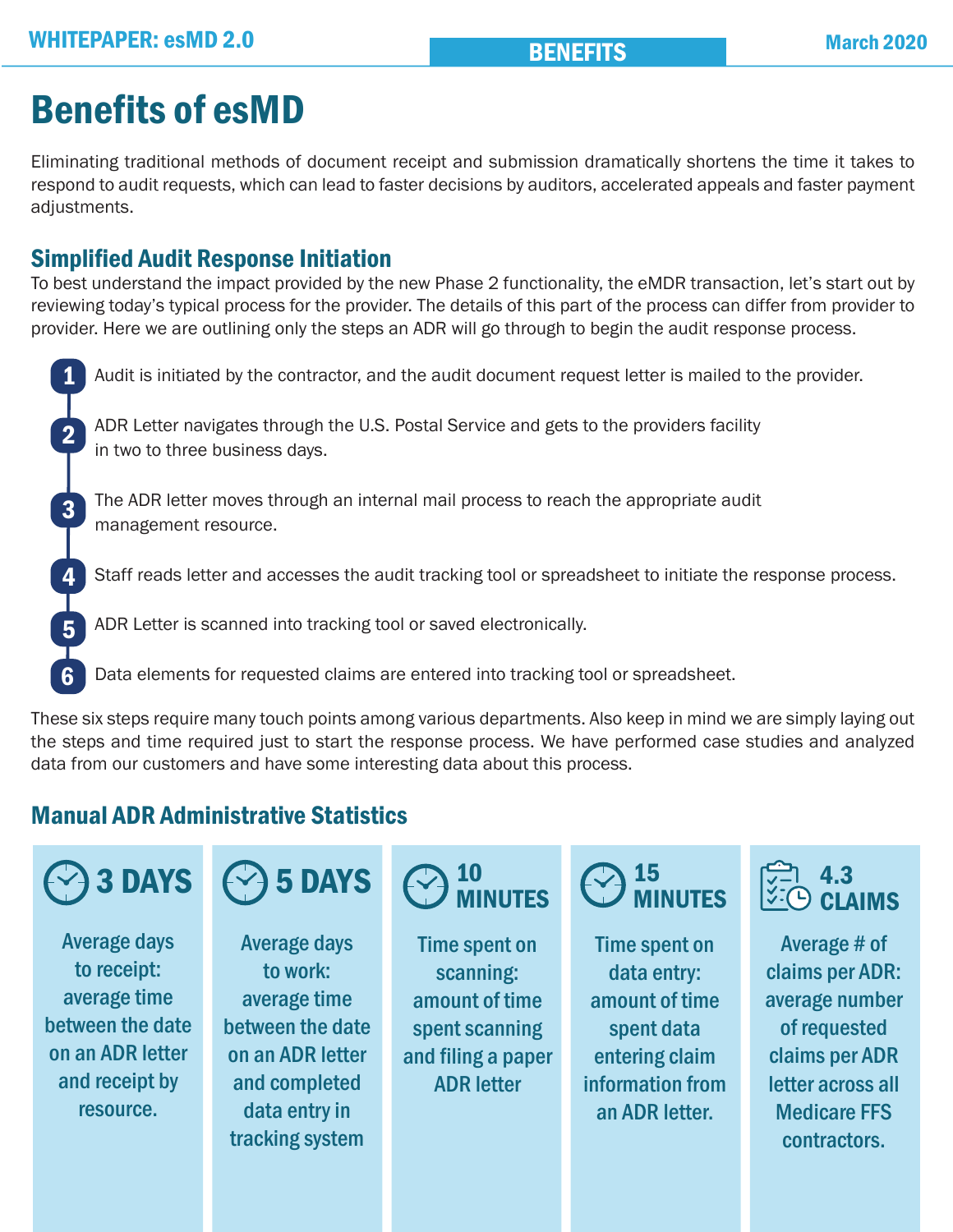#### BENEFITS

Phase 2 of esMD will significantly improve the amount of labor and time providers invest in managing this process. The electronic receipt and notification of the eMDR requests has two components that will vastly improve the manual process



Receipt of ADR letters from auditors will be electronic as opposed to a manual letter sent via mail.

With a sophisticated audit management solution, data elements and the actual ADR letter automatically arrive in your tracking system with little intervention.

When you compare the current process with the anticipated new process, you will see the amount of administrative time and effort required will be significantly reduced. Through the use of eMDR, the time between ADR letter generation and days to initiate the response will be reduced to essentially zero. This savings is meaningful, as the numbers shown in the manual process illustrate that typically up to 5 days are lost prior to the start of the response process. When dealing with time-sensitive deadlines, this loss of time can be significant.

The reduction of time spent on manual data entry is another key area of improvement. With electronic transmission of the data and the ADR letter, the audit management initiation process changes from a heavy data entry process to a much lighter read and review process. The time savings here is extensive, with the new process likely taking less than 20 percent of the time i the manual process takes.

An added benefit of eMDR is data confidence. Your tracking system will be loaded with data directly from the contractor and/or CMS with little to no user data-entry, making data entry mistakes and error-prone reports a thing of the past.

**Turnaround Time.** With esMD, providers receive eMDR transactions in near real-time which allows the response process to start immediately. Record submission back to the Review Contractor are expedited significantly. The expanded focus of pre-pay reviews benefit significantly and provide the quickest path to payment. In fact, providers have reported that payment turnaround when using esMD is six days as opposed to the paper process which is approximately three weeks.



As a certified HIH, Bluemark has seen rapid adoption of esMD among clients. Based on its own internal data, Bluemark has seen an average turnaround time of 44 minutes.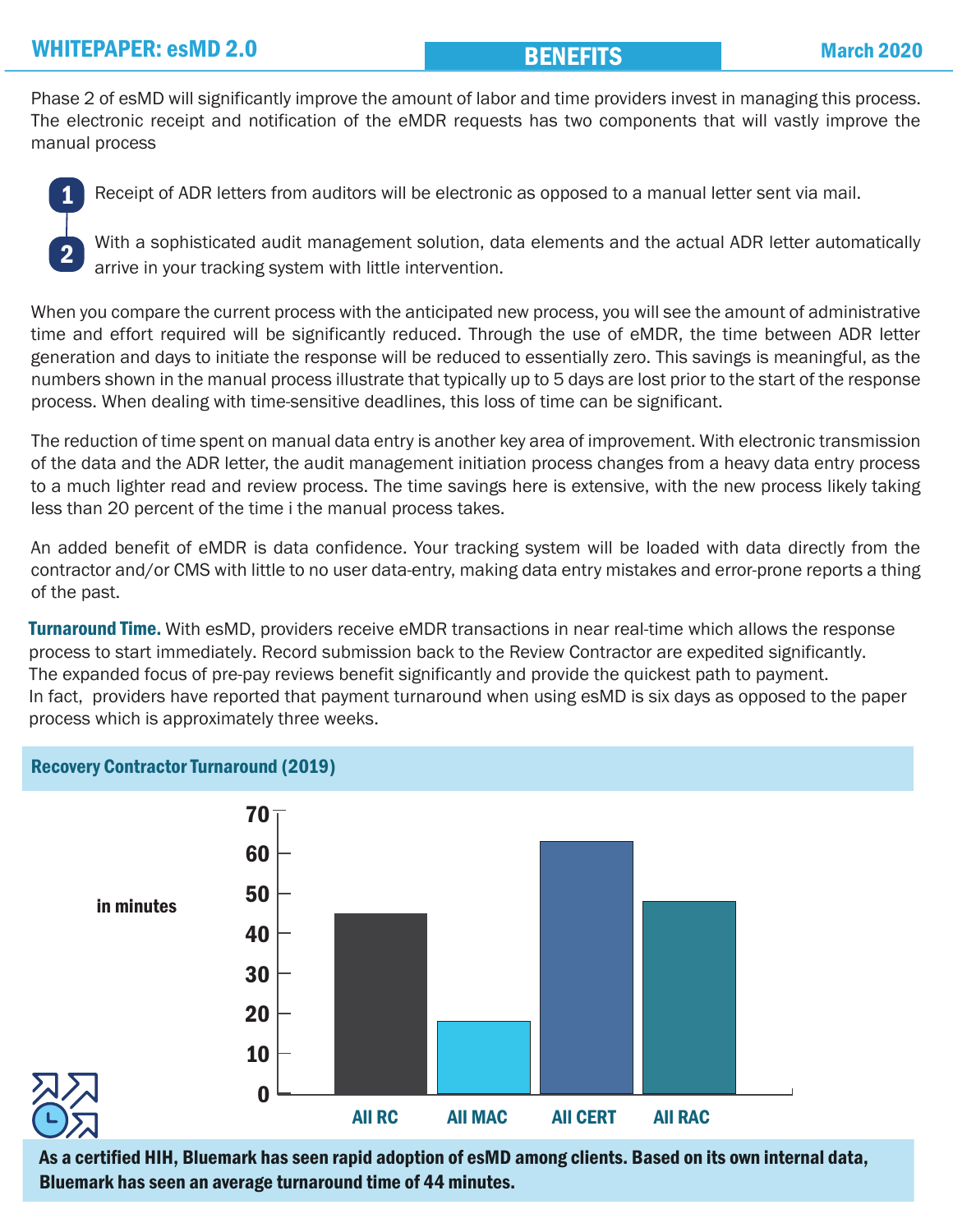#### More Efficient Document Submission Process

Current data show that for providers using esMD submissions, the national average between the time of documentation submission to the timestamp of Level 2 acknowledgement by the contractor is just under two hours.



#### Blinded national data acquired by Bluemark through its tracking system and customer polling

Reduced Labor Costs. esMD helps reduce the amount of labor required to fulfill document requests. Providers no longer have to manage the creation of requested claims within a tracking system or document and then print and mail paper, feed a fax machine or burn CDs. With electronic receipt and notification of new document requests, providers can focus on simply uploading the requested medical documentation and sending it directly to . contractors with ease.

Reduced Hard Costs. esMD can reduce hard costs like printing, shipping materials, postage and other associated handling expenses.

**Security.** esMD complies with security regulations established by the eHealth Exchange, formerly known as the Nationwide Health Information Network (NHIN). These security regulations include standards, protocols, legal agreements, and specifications identified by a consortium of health information organizations as necessary for secure and private exchange of health information over the internet.

**Peace of Mind.** With esMD, the process allows for almost immediate feedback and issue notification.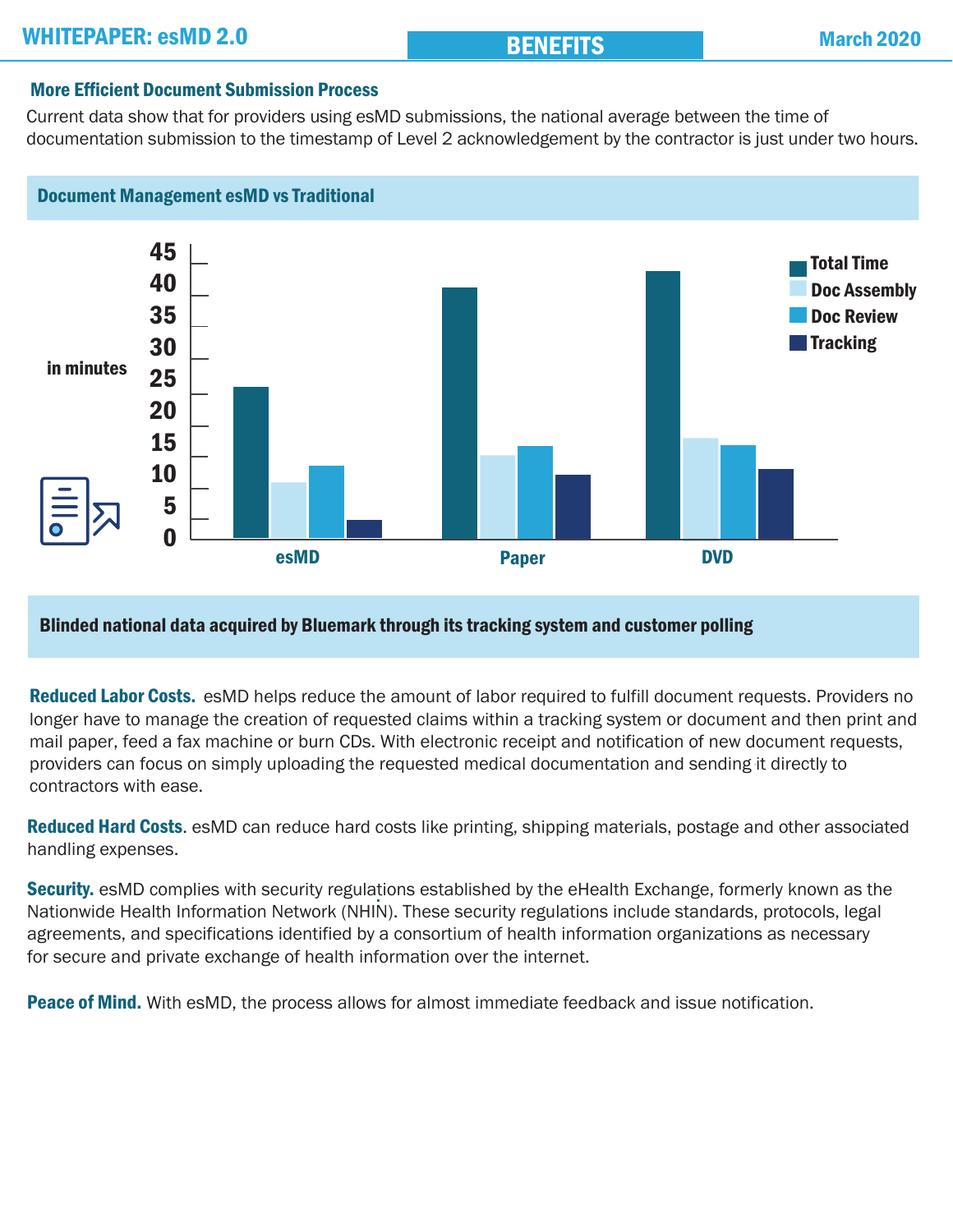## Accessing esMD

Providers can gain access to the esMD gateway in one of two ways.

1 Some larger hospitals or health systems may opt to build their own connection to the esMD gateway. While this is possible, given the time and effort required, it is not the most commonly used approach.

Most providers choose to work with a certified Health Information Handler to access the esMD gateway allowing for easy adoption and implementation of the esMD program.

2

A Health Information Handler is any organization that is certified by CMS and handles sensitive health information on behalf of providers. You may also hear them referred to as Claim Clearinghouses, Release of Information vendors, Health Information Exchanges, or Electronic Health Record vendors. Providers often use HIHs to facilitate activities such as submitting claims or providing electronic health record systems.

In order to take advantage of Full Cycle esMD, providers must:

- Obtain access to the esMD gateway either directly or by contracting with a certified Health Information Handler.
- If they choose to partner with an HIH, they must complete the online registration process with the National Plan and Provider Enumeration System (NPPES).
- Confirm their claims review contractors will transmit document requests through eMDR and accept esMD response submissions.

Not all HIHs participated in the Phase 2 pilot of the esMD program, but those that did participate also received the added benefit of being in the first group experienced to fully utilize the functionality when the pilot concluded and the program was expanded nationally.

For a full list of HIHs that provide esMD gateway access, visit the CMS website.

Some HIHs are also now offering esMD gateway services, although only a few HIHs offer fully integrated technology solutions to support the esMD process.

Τ Г г

### **HEALTHCARE** PROVIDERS

Simplify the audit response process with lower cost and faster payment turnaround times.

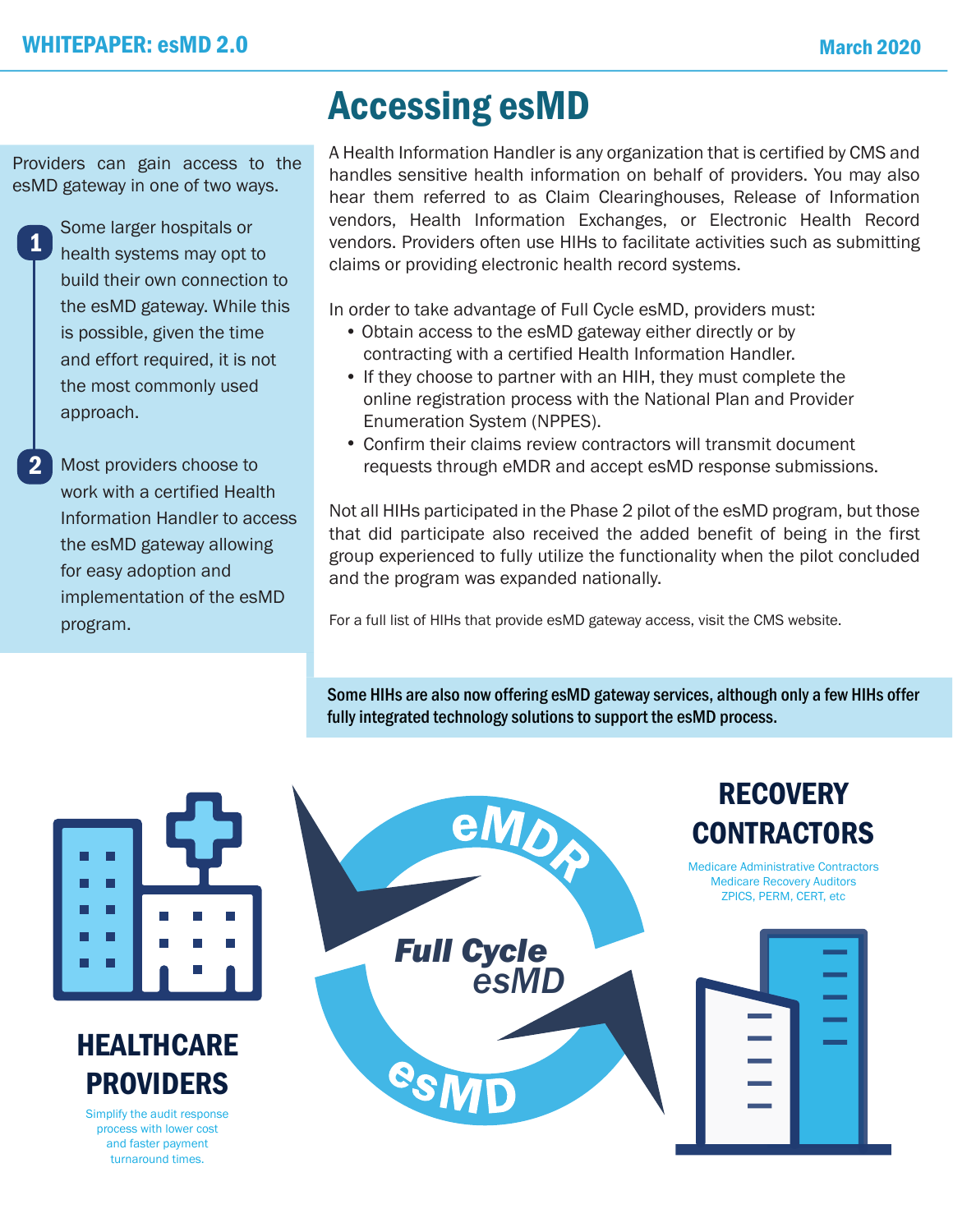# Best Practices to Identify a Full Cycle Solution

Best practice is to implement a fully interfaced audit management solution with Full Cycle esMD. With esMD at the core of your solution, audit management activities—including tracking requests, submitting records and receiving/documenting responses—can become almost completely automated.

Selecting the right certified HIH to provide a strong foundation to drive this process is vital. Many do not offer full audit management solutions, focusing only on the release of information function. Thoroughly evaluating partners and solutions is critical to successfully implementing esMD within your organization. Ensuring efficiency, accuracy and security throughout this process is essential to success.

For providers who already have mature audit management solutions and processes in place, we recommend a robust stand-alone esMD solution to complement your approach and maximize audit response effectiveness. Technical Requirements to consider when evaluating audit management solutions:

Integration of applicable systems. Every system and vendor used in the audit-response process needs to be directly connected. Hospitals today need a solution that enables an integrated, streamlined approach; seamless data sharing; and automated workflows. Manual work that requires significant staff time continues to plague existing processes and oftentimes is the result of the audit software not "talking" to other systems.

Real-time appeal tracking. A system that can generate real-time, automated work lists for staff and calculate due dates at all levels of appeal.

Electronic document repository. A single location that can consolidate all the various pieces of correspondence and documentation is critical.

Financial reporting. Accurately reporting on denied dollars, including dollars at-risk versus dollars that have already been recouped from the facility, providing a clear view on the true impact of ongoing audits in real time.

A scalable solution. With organizational expansion becoming more commonplace, the ability to onboard new facilities to a consolidated audit management process is now a core requirement. Ensuring an easy and painless transition for the end-users is essential for success.

#### Keys to Evaluating Solutions

- Clearly identify all user requirements and validate against stated vendor deliverables.
- Require strong client references and speak to those references.
- Keep in mind the vendors or systems requiring interfaces.

Beyond the technical requirements of a solution, it's essential the vendor with which you choose to partner understands the complexity of the audit landscape and can facilitate the continued evolution of required processes. This means finding an expert vendor that has the ability to look ahead, identify potential impacts on the workflows, and proactively make appropriate system enhancements to continue to drive a seamless and efficient audit management process through esMD and beyond.